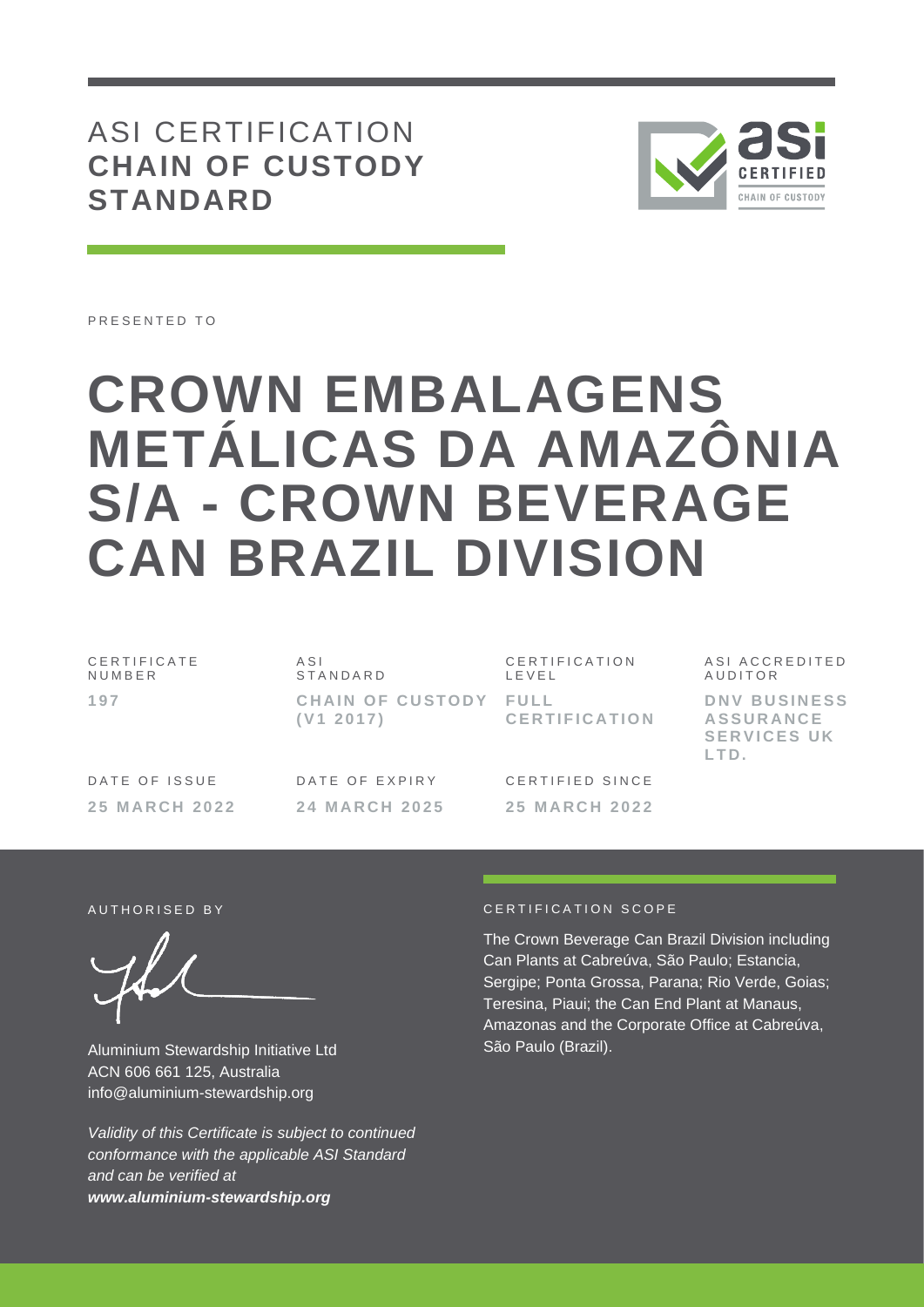## SUMMARY AUDIT REPORT **CHAIN OF CUSTODY STANDARD**

## **OVERVIEW**

| MEMBER NAME                | Crown Holdings, Inc.                                                                                                                                                                                                                                        |
|----------------------------|-------------------------------------------------------------------------------------------------------------------------------------------------------------------------------------------------------------------------------------------------------------|
| ENTITY NAME                | Crown Embalagens da Amazonia - Crown Beverage Brazil                                                                                                                                                                                                        |
| CERTIFICATION<br>SCOPE     | The Crown Beverage Brazil Division including Can Plants at Cabreúva, São<br>Paulo; Estancia, Sergipe; Ponta Grossa, Parana; Rio Verde, Goias;<br>Teresina, Piaui; the Can End Plant at Manaus, Amazonas and the Corporate<br>Office at Cabreúva, São Paulo. |
| SUPPLY CHAIN<br>ACTIVITIES | Post-Casthouse                                                                                                                                                                                                                                              |
| ASI STANDARD               | Chain of Custody Standard V1                                                                                                                                                                                                                                |
| AUDIT TYPE                 | <b>Initial Certification Audit</b><br>$\bullet$                                                                                                                                                                                                             |
| AUDIT FIRM                 | DNV Business Assurance Services UK Ltd.                                                                                                                                                                                                                     |
| AUDIT DATE                 | 21 February 2022 - 10 March 2022                                                                                                                                                                                                                            |
| AUDIT REPORT<br>SUBMISSION | 12 March 2022                                                                                                                                                                                                                                               |
| AUDIT SCOPE                | The audit scope covers the activities across the Crown Beverage Brazil<br>Division including the Can Plants at Cabreúva and Ponta Grossa, the Can<br>End Plant at Manaus and the Corporate Office.                                                          |
|                            | The ASI multi-site sampling approach was undertaken to include the Can<br>Plants at Estancia, Rio Verde and Teresina.                                                                                                                                       |
|                            | Supply chain activities included in the audit scope:<br>Post-Casthouse                                                                                                                                                                                      |
|                            | All applicable criteria in the ASI Chain of Custody Standard were included in<br>the audit scope.                                                                                                                                                           |
| AUDIT<br>OUTCOME           | Certification<br>۰                                                                                                                                                                                                                                          |
| AUDIT<br>METHODOLOGY       | The Auditors confirm that:                                                                                                                                                                                                                                  |
| DECLARATION                | The information provided by the Entity is true and accurate to the best<br>M<br>knowledge of the Auditor(s) preparing this report.                                                                                                                          |
|                            | The findings are based on verified Objective Evidence relevant to the<br>M<br>time period for the Audit, traceable and unambiguous.                                                                                                                         |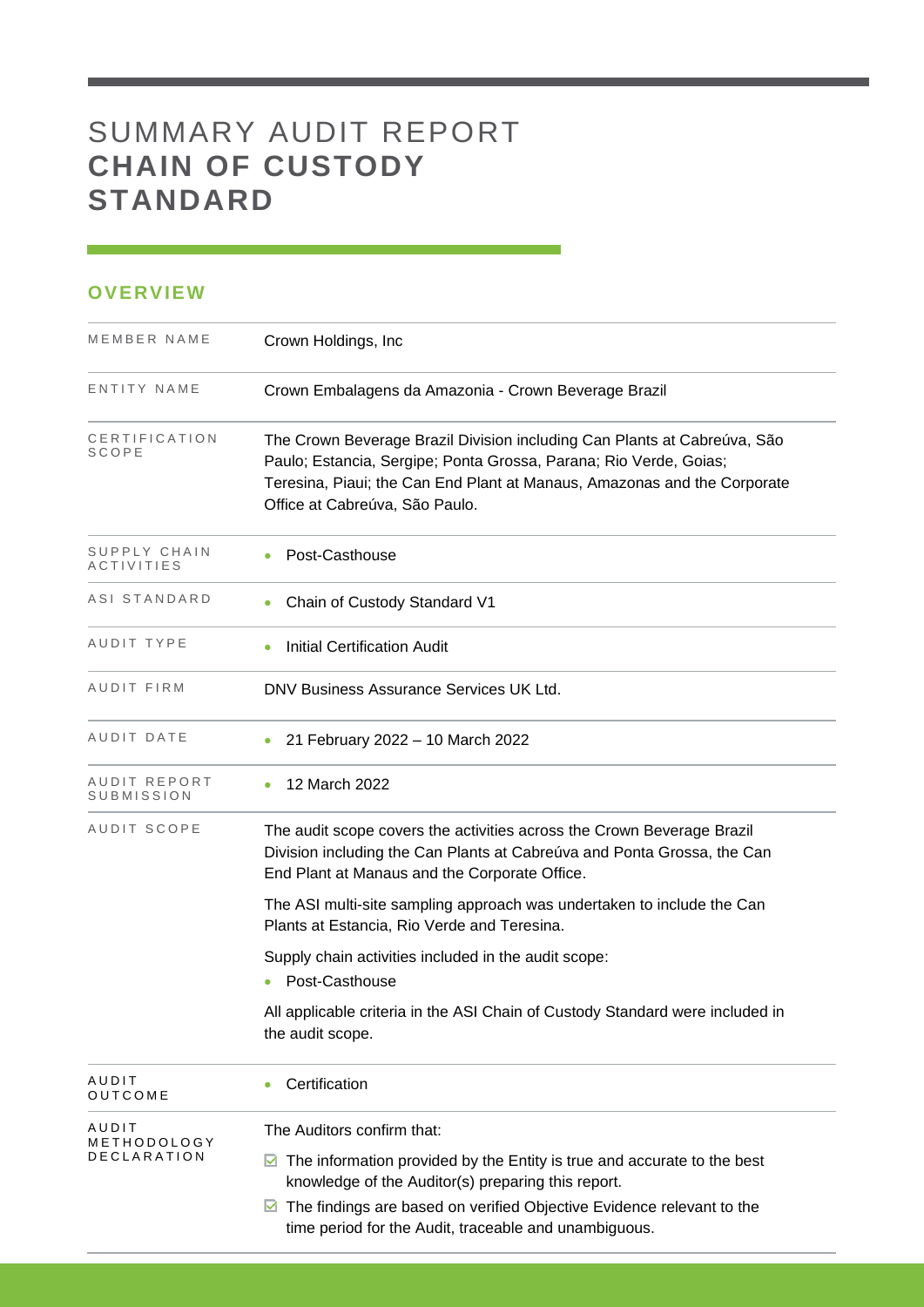|                         | $\triangleright$ The Audit Scope and audit methodology are sufficient to establish<br>confidence that the findings are indicative of the performance of the<br>Entity's defined Certification Scope. |
|-------------------------|------------------------------------------------------------------------------------------------------------------------------------------------------------------------------------------------------|
|                         | $\triangleright$ The Auditor(s) have acted in a manner deemed ethical, truthful, accurate<br>professional, independent and objective.                                                                |
| CERTIFICATION<br>PERIOD | 25 March 2022 – 24 March 2025                                                                                                                                                                        |
| NEXT AUDIT<br>TYPE      | Surveillance Audit                                                                                                                                                                                   |
| NEXT AUDIT<br>DUE DATE  | 24 September 2023                                                                                                                                                                                    |
| CERTIFICATION<br>NUMBER | 197                                                                                                                                                                                                  |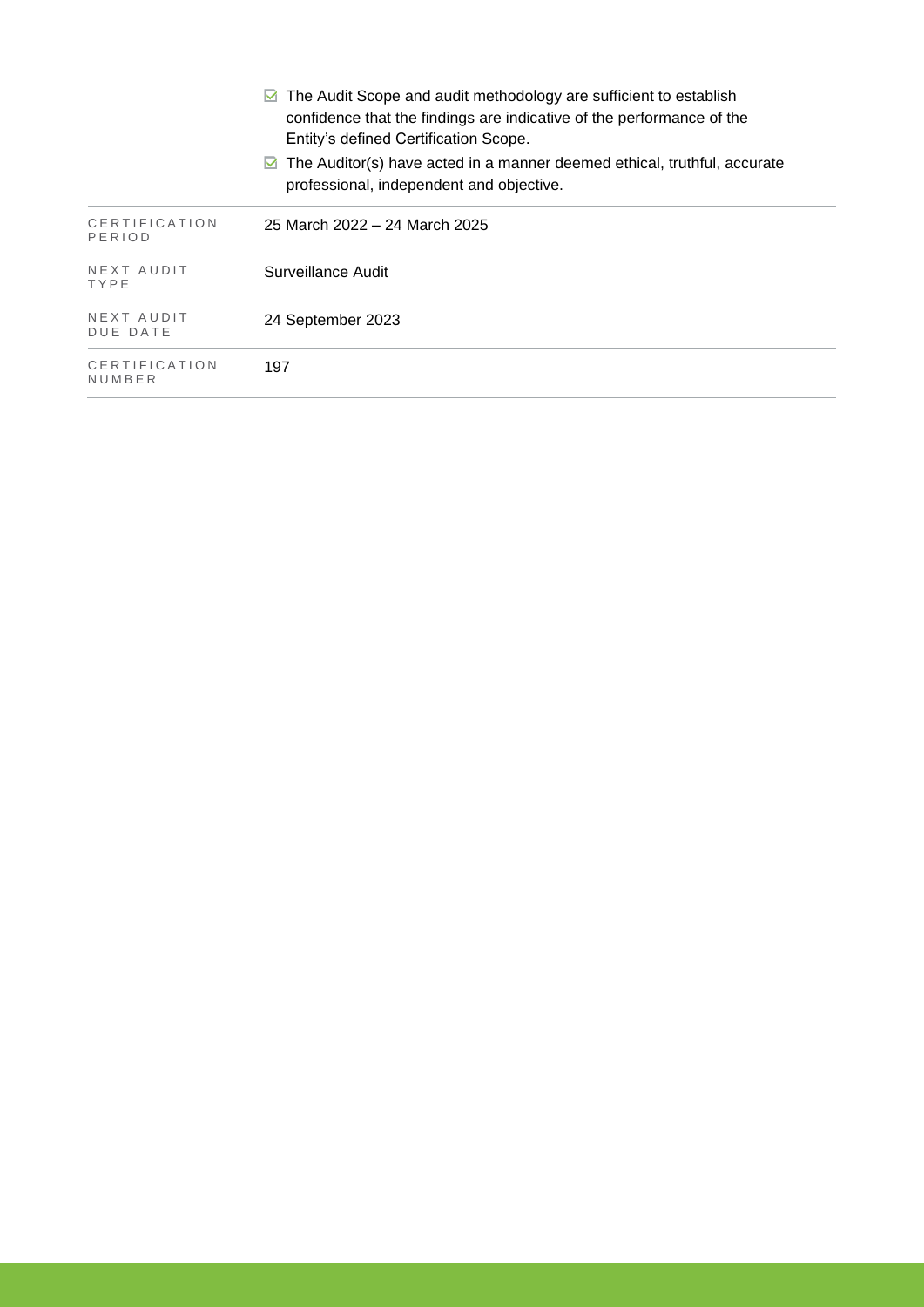## **SUMMARY OF FINDINGS**

| <b>CRITERION</b>                              | <b>RATING</b> | COMMENT                                                                                                                                                                                                                                                                                                                                                                                                                                                                |  |
|-----------------------------------------------|---------------|------------------------------------------------------------------------------------------------------------------------------------------------------------------------------------------------------------------------------------------------------------------------------------------------------------------------------------------------------------------------------------------------------------------------------------------------------------------------|--|
| MANAGEMENT SYSTEM AND RESPONSIBILITIES        |               |                                                                                                                                                                                                                                                                                                                                                                                                                                                                        |  |
| 1.1 ASI membership                            | Conformance   | The Entity has been a member of ASI in the<br>Production and Transformation Class since 2020.<br>The Entity is committed to complying with all<br>obligations to ASI membership and the ASI<br>Grievance Mechanism. For more information:<br>https://aluminium-stewardship.org/about-asi/asi-<br>members/crown-holdings-inc                                                                                                                                            |  |
| 1.2 Management system                         | Conformance   | The Entity has developed an ASI Manual and has a<br>Management System that meets all applicable<br>requirements of the CoC Standard, in all Facilities<br>under the Entity's Control that have Custody of CoC<br>Material.                                                                                                                                                                                                                                             |  |
| 1.3 Management system reviews                 | Conformance   | The Entity has developed an ASI Manual and has a<br>Management System that meets all applicable<br>requirements of the CoC Standard, in all Facilities<br>under the Entity's Control that have Custody of CoC<br>Material. The ASI Manual is updated periodically<br>and to address areas that may generate potential<br>non-conformance risks.<br>The ASI Manual is periodically reviewed and<br>updated through the ASI Committee which is held<br>every six months. |  |
| 1.4 Management representative                 | Conformance   | The Entity has appointed the Corporate Quality<br>Manager as the Management Representative who<br>holds responsibility and authority for compliance<br>with all requirements of the ASI Chain of Custody<br>Standard applicable to Entity, with full support from<br>the ASI Committee, to ensure an integrated view of<br>the organization, compliance with the criteria and<br>implementation of processes.                                                          |  |
| 1.5 Training                                  | Conformance   | The Entity has implemented communication and<br>training measures for all involvement with the ASI<br>Chain of Custody Standard, using different tools to<br>promote communication, training, and awareness to<br>relevant employees.                                                                                                                                                                                                                                  |  |
| 1.6 Record keeping                            | Conformance   | The Entity has defined in the ASI Manual that all<br>documents related to the ASI Chain of Custody<br>Standard must be retained for a minimum of five<br>years.                                                                                                                                                                                                                                                                                                        |  |
| 1.7a Reporting to ASI (Inputs and<br>Outputs) | Conformance   | The Entity has defined in the ASI Manual, the<br>method to provide the incoming quantity of CoC<br>Materials during the calendar year, reporting the                                                                                                                                                                                                                                                                                                                   |  |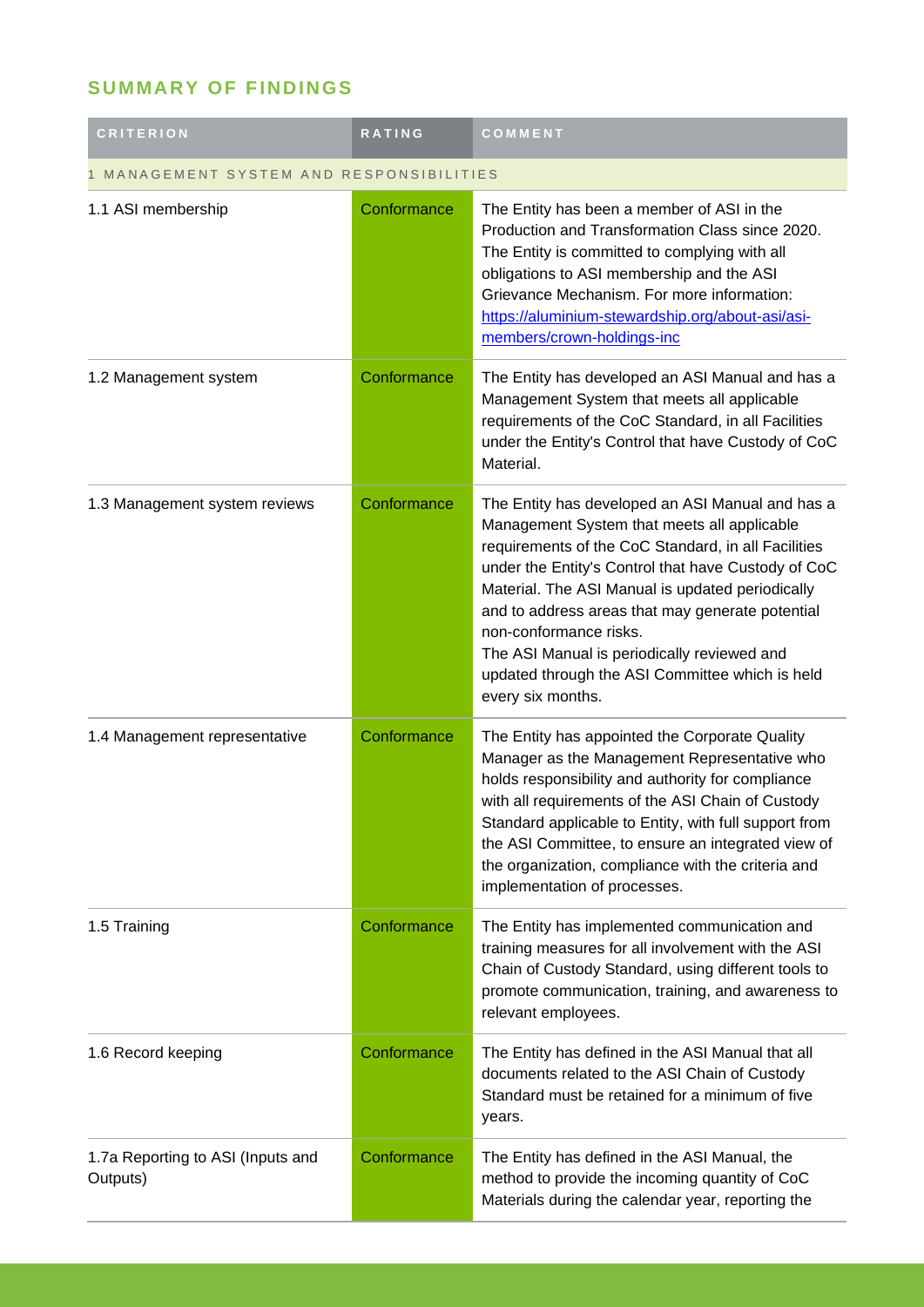| <b>CRITERION</b>                                                 | RATING         | COMMENT                                                                                                                                                                                                                                                                                                                          |  |
|------------------------------------------------------------------|----------------|----------------------------------------------------------------------------------------------------------------------------------------------------------------------------------------------------------------------------------------------------------------------------------------------------------------------------------|--|
|                                                                  |                | information to the ASI Secretariat within three<br>months after each calendar year.                                                                                                                                                                                                                                              |  |
| 1.7b Reporting to ASI (Input<br>Percentage)                      | Conformance    | The Entity has defined in the ASI Manual, the<br>method to provide the incoming quantity of CoC<br>Materials during the calendar year, reporting the<br>information to the ASI Secretariat within three<br>months after each calendar year.                                                                                      |  |
| 1.7c Reporting to ASI (Positive<br>Balance)                      | Conformance    | The Entity has defined in the ASI Manual, the<br>method to provide the maximum Positive Balance in<br>the calendar year carried over to the subsequent<br>Material Accounting Period (if applicable), and<br>reporting the information to the ASI Secretariat<br>within three months after each calendar year.                   |  |
| 1.7d Reporting to ASI (Internal<br>Overdraw)                     | Conformance    | The Entity has defined in the ASI Manual, the<br>method for providing the maximum Internal<br>Overdraw within the calendar year (if applicable),<br>and the CoC Material Input Quantity percentage<br>that this represents, reporting the information to the<br>ASI Secretariat within three months after each<br>calendar year. |  |
| 1.7e Reporting to ASI (Eligible<br>Scrap)                        | Not Applicable | The Entity is not involved in Aluminium Re-<br>melting/Refining activities.                                                                                                                                                                                                                                                      |  |
| 1.7f Reporting to ASI (ASI Credits<br>from Casthouses)           | Not Applicable | The Entity is not engaged in producing Casthouse<br>Products.                                                                                                                                                                                                                                                                    |  |
| 1.7g Reporting to ASI (ASI Credits<br>purchased)                 | Not Applicable | The Entity is not using ASI Credits.                                                                                                                                                                                                                                                                                             |  |
| 2 OUTSOURCING CONTRACTORS                                        |                |                                                                                                                                                                                                                                                                                                                                  |  |
| 2.1 Outsourcing Contractors in CoC<br><b>Certification Scope</b> | Not Applicable | The Entity does not use Outsourcing Contractors<br>for CoC Material.                                                                                                                                                                                                                                                             |  |
| 2.2a Control of CoC Material                                     | Not Applicable | The Entity does not use Outsourcing Contractors<br>for CoC Material.                                                                                                                                                                                                                                                             |  |
| 2.2b No further outsourcing                                      | Not Applicable | The Entity does not use Outsourcing Contractors<br>for CoC Material.                                                                                                                                                                                                                                                             |  |
| 2.2c Risk assessment                                             | Not Applicable | The Entity does not use Outsourcing Contractors<br>for CoC Material.                                                                                                                                                                                                                                                             |  |
| 2.3 Output Quantity                                              | Not Applicable | The Entity does not use Outsourcing Contractors<br>for CoC Material.                                                                                                                                                                                                                                                             |  |
| 2.4 Verification and record-keeping                              | Not Applicable | The Entity does not use Outsourcing Contractors<br>for CoC Material.                                                                                                                                                                                                                                                             |  |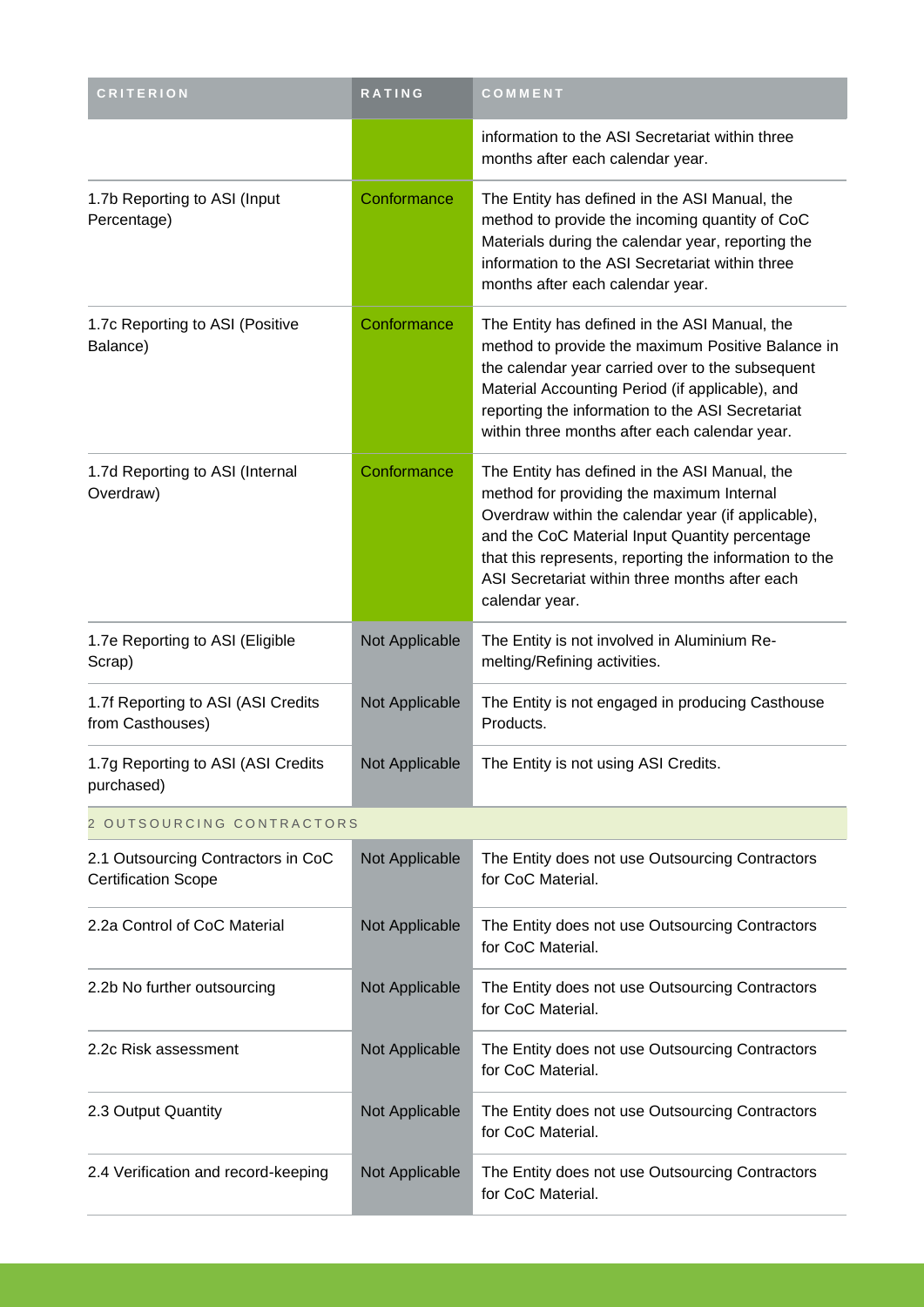| <b>CRITERION</b>     | <b>RATING</b>  | <b>COMMENT</b>                                                       |
|----------------------|----------------|----------------------------------------------------------------------|
| 2.5 Error management | Not Applicable | The Entity does not use Outsourcing Contractors<br>for CoC Material. |

#### 3 PRIMARY ALUMINIUM: CRITERIA FOR ASI BAUXITE, ASI ALUMINA AND ASI LIQUID **METAL**

| 3.1a CoC Certification Scope -<br>Bauxite Mining      | Not Applicable | This Criterion is not applicable to the Entity's<br>Certification Scope. |
|-------------------------------------------------------|----------------|--------------------------------------------------------------------------|
| 3.1b ASI Performance Standard -<br>Bauxite Mining     | Not Applicable | This Criterion is not applicable to the Entity's<br>Certification Scope. |
| 3.2a CoC Certification Scope -<br>Alumina Refining    | Not Applicable | This Criterion is not applicable to the Entity's<br>Certification Scope. |
| 3.2b ASI Performance Standard -<br>Alumina Refining   | Not Applicable | This Criterion is not applicable to the Entity's<br>Certification Scope. |
| 3.3a CoC Certification Scope -<br>Aluminium Smelting  | Not Applicable | This Criterion is not applicable to the Entity's<br>Certification Scope. |
| 3.3b ASI Performance Standard -<br>Aluminium Smelting | Not Applicable | This Criterion is not applicable to the Entity's<br>Certification Scope. |

#### 4 RECYCLED ALUMINIUM: CRITERIA FOR ELIGIBLE SCRAP AND ASI LIQUID METAL

| 4.1a CoC Certification Scope -<br>Aluminium Re-Melting/Refining  | Not Applicable | This Criterion is not applicable to the Entity's<br>Certification Scope. |
|------------------------------------------------------------------|----------------|--------------------------------------------------------------------------|
| 4.1b ASI Performance Standard -<br>Aluminium Re-Melting/Refining | Not Applicable | This Criterion is not applicable to the Entity's<br>Certification Scope. |
| 4.2a Pre-Consumer Scrap and Dross                                | Not Applicable | This Criterion is not applicable to the Entity's<br>Certification Scope. |
| 4.2b Post-Consumer Scrap                                         | Not Applicable | This Criterion is not applicable to the Entity's<br>Certification Scope. |
| 4.3a Supplier records                                            | Not Applicable | This Criterion is not applicable to the Entity's<br>Certification Scope. |
| 4.3b Cash payments                                               | Not Applicable | This Criterion is not applicable to the Entity's<br>Certification Scope. |

### 5 CASTHOUSES: CRITERIA FOR ASI ALUMINIUM

| 5.1a CoC Certification Scope -<br>Casthouses  | Not Applicable | This Criterion is not applicable to the Entity's<br>Certification Scope. |
|-----------------------------------------------|----------------|--------------------------------------------------------------------------|
| 5.1b ASI Performance Standard -<br>Casthouses | Not Applicable | This Criterion is not applicable to the Entity's<br>Certification Scope. |
| 5.2 Casthouse Products                        | Not Applicable | This Criterion is not applicable to the Entity's<br>Certification Scope. |

6 POST-CASTHOUSE: CRITERIA FOR ASI ALUMINIUM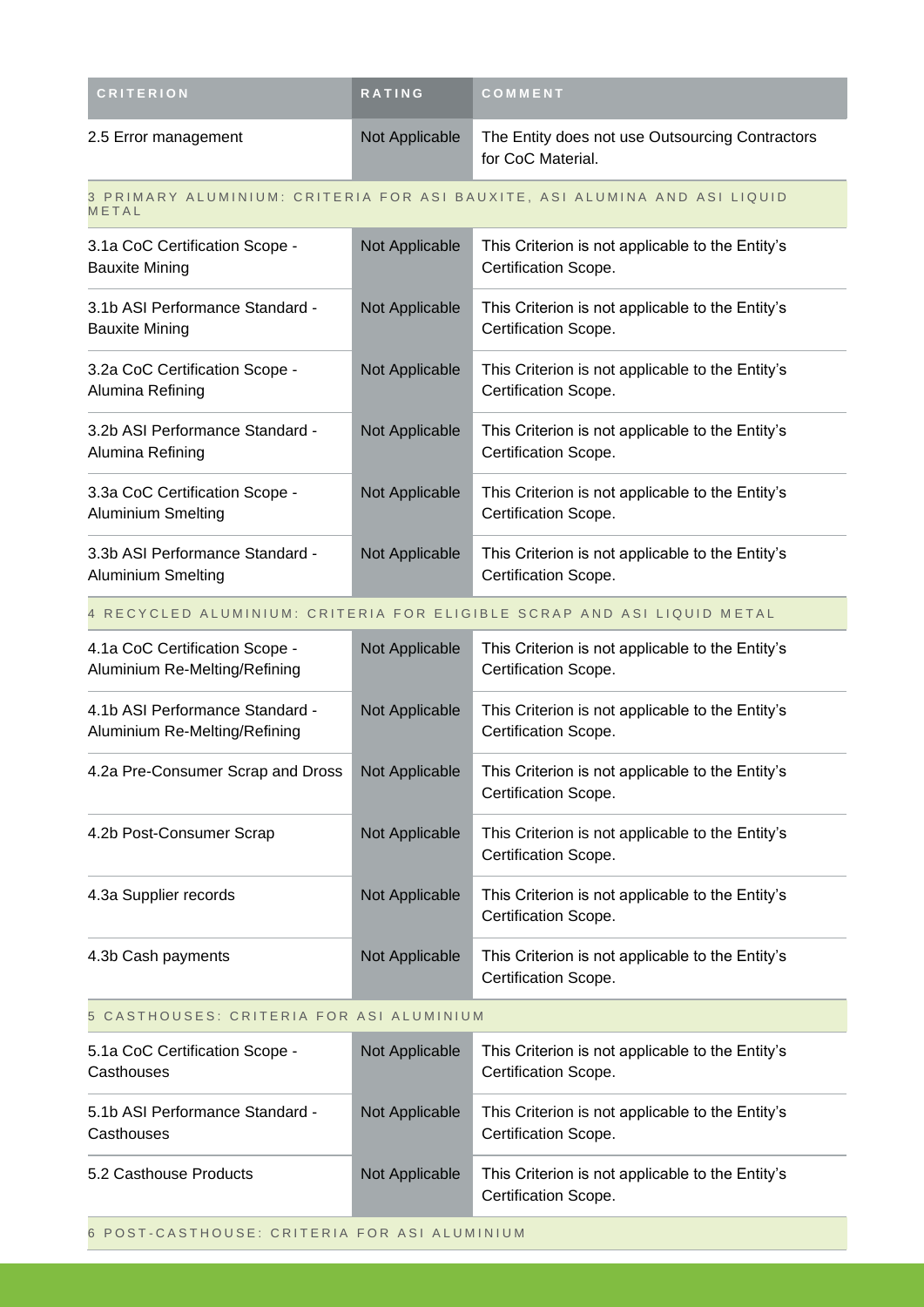| <b>CRITERION</b>                                                            | RATING      | COMMENT                                                                                                                                                                                                                                                                                                                                                                                                                |
|-----------------------------------------------------------------------------|-------------|------------------------------------------------------------------------------------------------------------------------------------------------------------------------------------------------------------------------------------------------------------------------------------------------------------------------------------------------------------------------------------------------------------------------|
| 6.1a CoC Certification Scope - Post-<br>Casthouse                           | Conformance | All the Entity's operating plants are included in the<br>Entity's CoC Certification Scope and all plants<br>receive and produce ASI Aluminium.                                                                                                                                                                                                                                                                         |
| 6.1b ASI Performance Standard -<br>Post-Casthouse                           | Conformance | All the Entity's operating plants are included in the<br>Entity's CoC Certification Scope and all plants<br>receive and produce ASI Aluminium.<br>The Entity is working towards its entire supply chain<br>being certified to the ASI Performance Standard<br>and ASI Chain of Custody Standard so it can<br>purchase ASI Aluminium from ASI Certified Entities.                                                       |
| 6.1c Sourcing ASI Aluminium                                                 | Conformance | All the Entity's operating plants are included in the<br>Entity's CoC Certification Scope and all plants<br>receive and produce ASI Aluminium.                                                                                                                                                                                                                                                                         |
|                                                                             |             | 7 DUE DILIGENCE FOR NON-COC INPUTS AND RECYCLABLE SCRAP MATERIAL                                                                                                                                                                                                                                                                                                                                                       |
| 7.1a Responsible sourcing policy<br>(anti-corruption)                       | Conformance | The Entity has defined an Anti-Corruption practice<br>by requesting suppliers submit and accept the<br>Supplier Code of Conduct during the supplier<br>approval process. The Entity has a Responsible<br>and Ethical Sourcing Policy which references this<br>practice - refer to page 2 under Business Integrity<br>and Anti-Corruption:<br>https://www.crowncork.com/sites/default/files/code-<br>conduct-brazil.pdf |
| 7.1b Responsible sourcing policy<br>(responsible sourcing)                  | Conformance | The Entity has defined the practice of<br>communicating the Responsible and Ethical<br>Procurement Policy during the supplier approval<br>process:<br>https://www.crowncork.com/sites/default/files/Transl<br>ate_responsible-ethical-sourcing-<br>policy_2021_PT_BR.pdf                                                                                                                                               |
| 7.1c Responsible sourcing policy<br>(human rights due diligence)            | Conformance | The Entity has defined the practice the Human<br>Rights Due Diligence by requesting suppliers<br>submit and accept the Supplier Code of Conduct<br>during the supplier approval process. The Entity<br>has a Human Rights Policy - refer to page 1 under<br>Human Rights/Employment Practices/Health and<br>Safety:<br>https://www.crowncork.com/sites/default/files/code-<br>conduct-brazil.pdf                       |
| 7.1d Responsible sourcing policy<br>(conflict affected and high risk areas) | Conformance | The Entity has defined the practice to avoid the use<br>of conflict minerals in the manufacture of products<br>during the supplier approval process by requiring<br>adherence to the Conflict Mineral Policy.<br>https://www.crowncork.com/conflict-minerals-policy                                                                                                                                                    |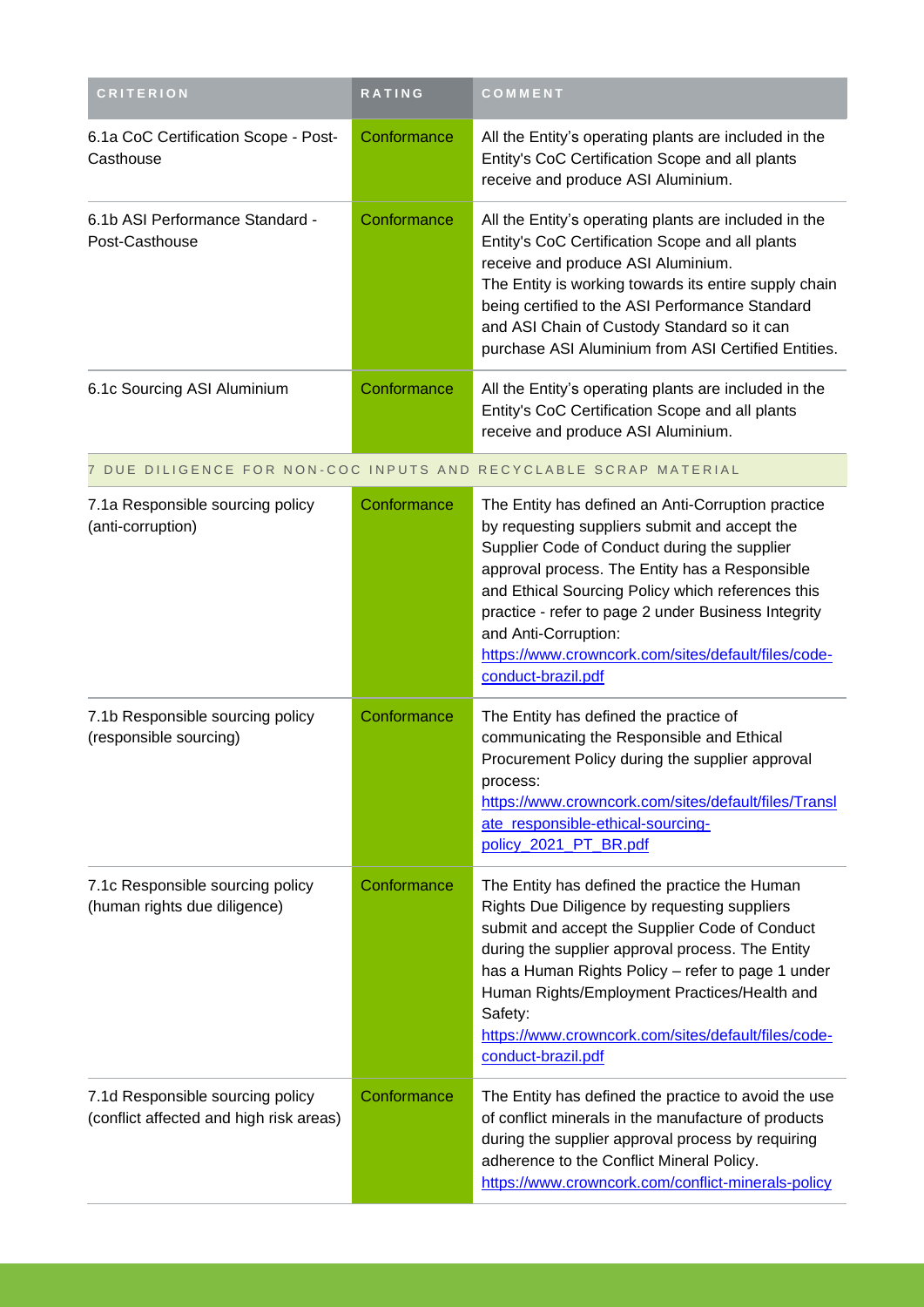| <b>CRITERION</b>                                         | RATING         | COMMENT                                                                                                                                                                                                                                                                                                                                       |
|----------------------------------------------------------|----------------|-----------------------------------------------------------------------------------------------------------------------------------------------------------------------------------------------------------------------------------------------------------------------------------------------------------------------------------------------|
| 7.2 Risk assessment                                      | Conformance    | The Entity assesses the risks of non-compliance<br>with its Responsible Sourcing Policy by suppliers of<br>Non-CoC Materials during the supplier approval<br>process, to prevent and mitigate risks to the supply<br>of Materials.                                                                                                            |
| 7.3 Complaints mechanism                                 | Conformance    | The Entity has defined a grievance mechanism<br>which allows all stakeholders and rightsholders to<br>express concerns about non-compliance with the<br>Responsible Sourcing Policy in the Aluminium<br>supply chain, anonymously via a third party:<br>https://www.crowncork.com/investors/corporate-<br>governance/toll-free-reporting-line |
| 8 MASS BALANCE SYSTEM: COC MATERIAL AND ASI ALUMINIUM    |                |                                                                                                                                                                                                                                                                                                                                               |
| 8.1 Material Accounting System                           | Conformance    | The Entity has developed a Material Accounting<br>System for CoC Materials, including spreadsheets<br>and a computerized system, to control and record<br>Input Quantity and Output Quantity and determine<br>the input and output volumes in the system.                                                                                     |
| 8.2a Post-Consumer Scrap                                 | Not Applicable | This Criterion is not applicable to the Entity's<br>Certification Scope.                                                                                                                                                                                                                                                                      |
| 8.2b Pre-Consumer Scrap (total)                          | Not Applicable | This Criterion is not applicable to the Entity's<br>Certification Scope.                                                                                                                                                                                                                                                                      |
| 8.2c Pre-Consumer Scrap (Eligible<br>Scrap)              | Not Applicable | This Criterion is not applicable to the Entity's<br>Certification Scope.                                                                                                                                                                                                                                                                      |
| 8.3 Material Accounting Period                           | Conformance    | The ASI Manual defines that the Material<br>Accounting System must specify a Material<br>Accounting Period of 12 months.                                                                                                                                                                                                                      |
| 8.4 Input Percentage                                     | Conformance    | The Entity has determined the method to calculate<br>and record the Input Percentage for the Material<br>Accounting Period, using the calculation defined in<br>the ASI Chain of Custody Standard.                                                                                                                                            |
| 8.5 Input Percentage (Aluminium Re-<br>Melting/Refining) | Not Applicable | This Criterion is not applicable to the Entity's<br>Certification Scope.                                                                                                                                                                                                                                                                      |
| 8.6 Output Quantity determination                        | Conformance    | The Entity has determined the method to calculate<br>and record the Output Quantity for the Material<br>Accounting Period.                                                                                                                                                                                                                    |
| 8.7 Output Quantity designation                          | Conformance    | The Entity has determined the method to calculate<br>and record the Output Quantity for the Material<br>Accounting Period, being considered as 100% CoC<br>Material.<br>The Entity, with information on the percentage and<br>volume of the ASI Aluminium under the control of<br>the Entity, will complete calculations of the mass          |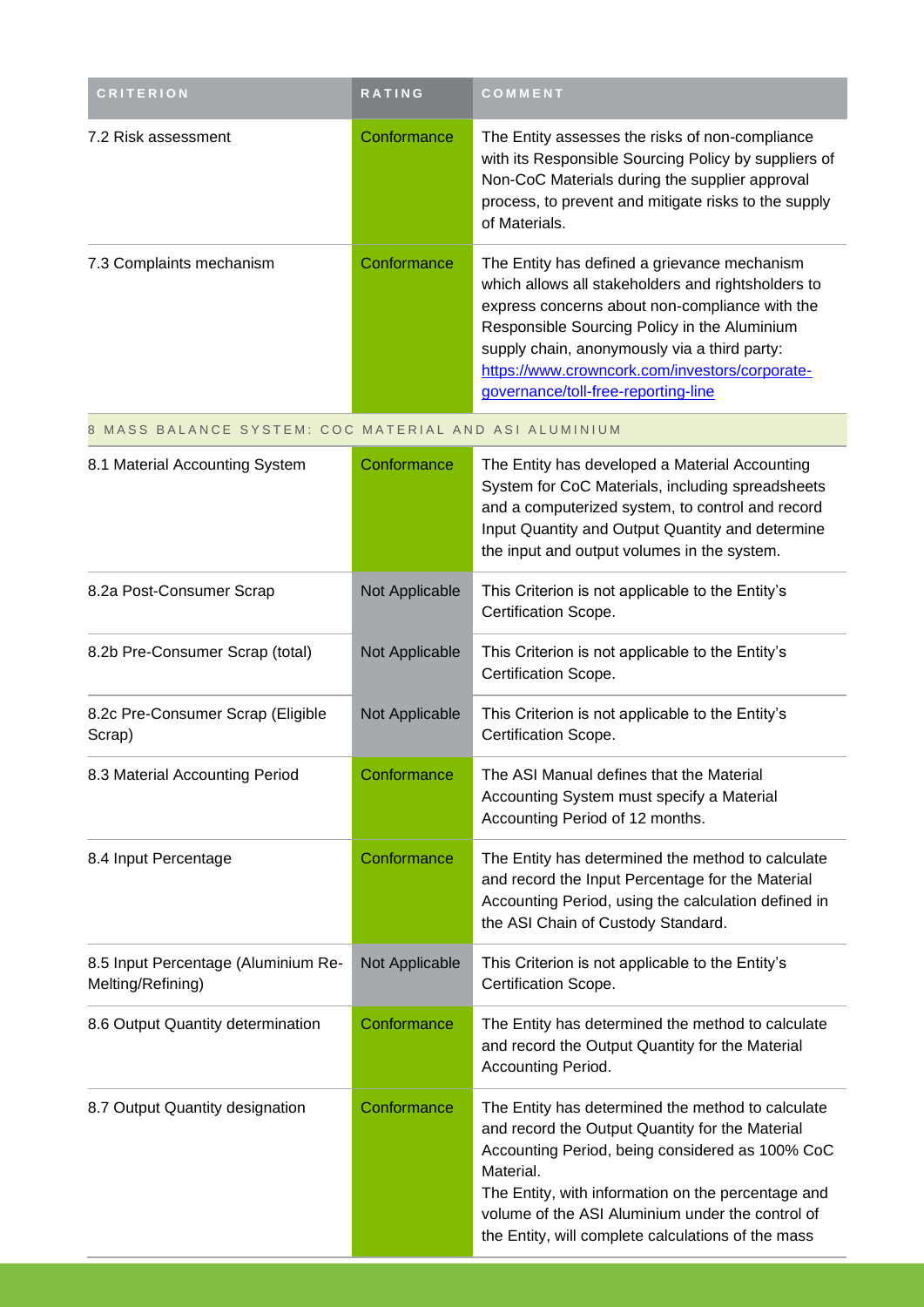| <b>CRITERION</b>                                         | RATING      | COMMENT                                                                                                                                                                                                                                                                                                                                                                                        |  |
|----------------------------------------------------------|-------------|------------------------------------------------------------------------------------------------------------------------------------------------------------------------------------------------------------------------------------------------------------------------------------------------------------------------------------------------------------------------------------------------|--|
|                                                          |             | balance and the availability of metal for sale<br>discounting any process losses.                                                                                                                                                                                                                                                                                                              |  |
| 8.8 Output Quantity - Pre-Consumer<br>Scrap              | Conformance | The Entity produces Pre-Consumer Scrap during its<br>production process and uses the Input Percentage<br>for the Material Accounting Period provided to<br>determine the Output Quantity of Eligible Scrap.                                                                                                                                                                                    |  |
| 8.9 Outputs not exceed Inputs                            | Conformance | The Entity's ASI Manual defines the method to<br>calculate and record the total percentage of CoC<br>Materials for the Material Accounting Period,<br>ensuring that the total output of CoC Material<br>and/or Eligible Scrap does not proportionally<br>exceed the Input Percentage as applied to total<br>CoC Material and/or Eligible Scrap input during the<br>Material Accounting Period. |  |
| 8.10a Internal Overdraws (not<br>exceed 20%)             | Conformance | The Entity has determined that the Internal<br>Overdraw must not exceed 20% of the total Input<br>Quantity of CoC Material for the Material<br>Accounting Period.                                                                                                                                                                                                                              |  |
| 8.10b Internal Overdraws (not<br>exceed affected amount) | Conformance | The Entity has determined that the Internal<br>Overdraw must not exceed the amount of CoC<br>Material input for the Material Accounting Period.                                                                                                                                                                                                                                                |  |
| 8.10c Internal Overdraws (period to<br>make up)          | Conformance | The Entity has determined that the Internal<br>Overdraw must not exceed the amount of CoC<br>Material input and will be made up within the<br>subsequent Material Accounting Period.                                                                                                                                                                                                           |  |
| 8.11a Positive Balance (carry over)                      | Conformance | The Entity has developed a Material Accounting<br>System for CoC Materials, which includes the use<br>of spreadsheets and a computerized system. The<br>Material Accounting System identifies the Positive<br>Balance transfer system to the next Material<br>Accounting Period.                                                                                                               |  |
| 8.11b Positive Balance (expiry)                          | Conformance | The Entity has developed a Material Accounting<br>System for CoC Materials, which includes the use<br>of spreadsheets and a computerized system. The<br>Material Accounting System identifies the Positive<br>Balance transfer system to the next Material<br>Accounting Period.                                                                                                               |  |
| 9 ISSUING COC DOCUMENTS                                  |             |                                                                                                                                                                                                                                                                                                                                                                                                |  |
| 9.1 Shipments and transfers                              | Conformance | The Entity has defined the CoC Document sent with<br>each shipment of CoC Material. The Entity's<br>Aluminium products are accompanied by an invoice<br>or delivery note, which contains information on the<br>shipment including the issuing Entity, recipient,                                                                                                                               |  |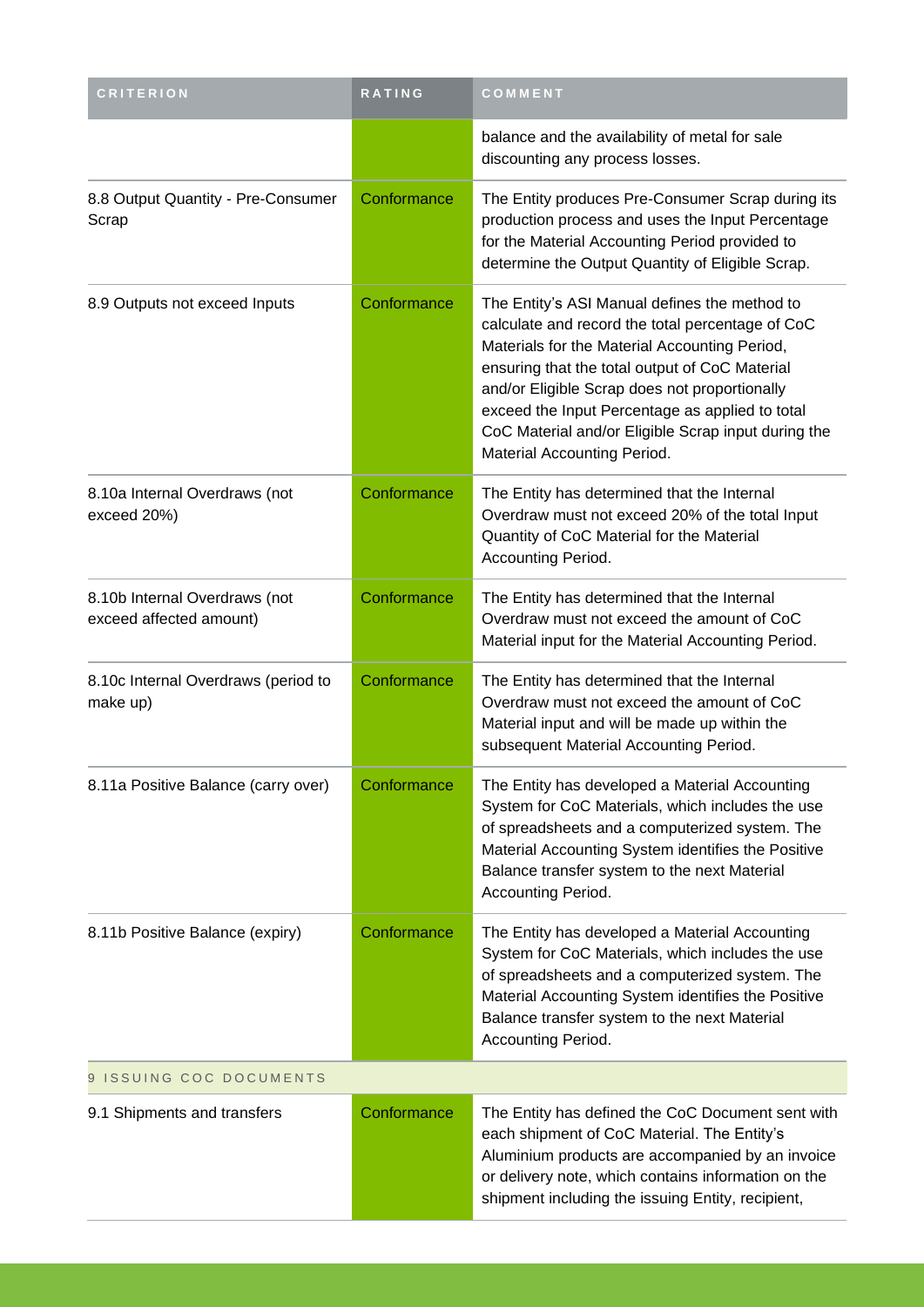| <b>CRITERION</b>           | RATING      | COMMENT                                                                                                                                                                                                                                                                                                                                                                                                                                                            |
|----------------------------|-------------|--------------------------------------------------------------------------------------------------------------------------------------------------------------------------------------------------------------------------------------------------------------------------------------------------------------------------------------------------------------------------------------------------------------------------------------------------------------------|
|                            |             | product type, net shipping weight, date of issue and<br>reference number.                                                                                                                                                                                                                                                                                                                                                                                          |
| 9.2a Date of issue         | Conformance | The Entity has defined the CoC Document sent with<br>each shipment of CoC Material. The Entity's<br>Aluminium products are accompanied by an invoice<br>or delivery note, which contains information on the<br>shipment including the date of issue.                                                                                                                                                                                                               |
| 9.2b Reference number      | Conformance | The Entity has defined the CoC Document sent with<br>each shipment of CoC Material. The Entity's<br>Aluminium products are accompanied by an invoice<br>or delivery note, which contains information on the<br>shipment including the issuing Entity, recipient,<br>product type, net shipping weight, date of issue and<br>reference number.                                                                                                                      |
| 9.2c Issuing Entity        | Conformance | The Entity has defined the CoC Document sent with<br>each shipment of CoC Material. The Entity's<br>Aluminium products are accompanied by an invoice<br>or delivery note, which contains information on the<br>shipment including the issuing Entity, recipient,<br>product type, net shipping weight, date of issue and<br>reference number.                                                                                                                      |
| 9.2d Receiving customer    | Conformance | The Entity has defined the CoC Document sent with<br>each shipment of CoC Material. The Entity's<br>Aluminium products are accompanied by an invoice<br>or delivery note, which contains information on the<br>shipment including the address of the customer<br>who will receive the CoC Document.                                                                                                                                                                |
| 9.2e Responsible employee  | Conformance | The Entity has defined the CoC Document sent with<br>each shipment of CoC Material. The Entity's<br>Aluminium products are accompanied by an invoice<br>or delivery note, which contains information on the<br>shipment including the issuing Entity, recipient,<br>product type, net shipping weight, date and<br>reference number and data of the responsible<br>employee of the Entity who can verify the CoC<br>Document information at the final destination. |
| 9.2f Conformance statement | Conformance | The Entity has defined the CoC Document sent with<br>each shipment of CoC Material. The Entity's<br>Aluminium products are accompanied by an invoice<br>or delivery note which contains the statement: "The<br>information provided in the CoC document complies<br>with ASI standard CoC."                                                                                                                                                                        |
| 9.2g Type of CoC Material  | Conformance | The Entity has defined the CoC Document sent with<br>each shipment of CoC Material, which includes the<br>type of CoC Material in the shipment.                                                                                                                                                                                                                                                                                                                    |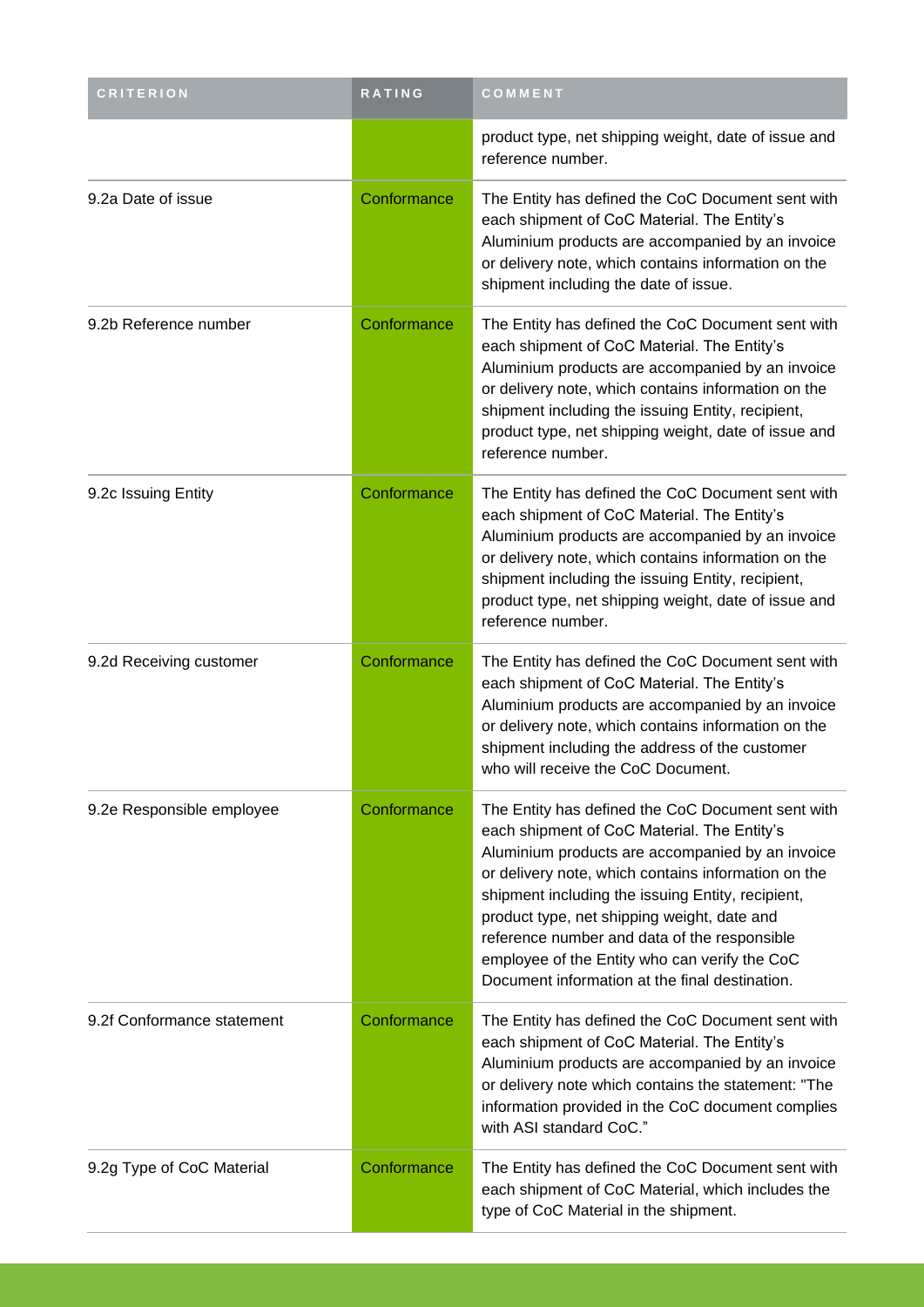| <b>CRITERION</b>                                 | RATING         | COMMENT                                                                                                                                                                                                                                             |
|--------------------------------------------------|----------------|-----------------------------------------------------------------------------------------------------------------------------------------------------------------------------------------------------------------------------------------------------|
| 9.2h Mass of CoC Material                        | Conformance    | The Entity has defined the CoC Document sent with<br>each shipment of CoC Material, which includes the<br>mass of CoC Material in the shipment.                                                                                                     |
| 9.2i Mass of total material                      | Conformance    | The Entity has defined the CoC Document sent with<br>each shipment of CoC Material, which includes the<br>mass of total Material in the shipment.                                                                                                   |
| 9.3a Sustainability Data (optional)              | Not Applicable | This Criterion is not applicable to the Entity's<br>Certification Scope.                                                                                                                                                                            |
| 9.3b Sustainability Data (passing on)            | Conformance    | The Entity will not make Sustainability Data<br>available in the CoC Document initially, only when<br>requested and agreed with the receiving Entity.                                                                                               |
| 9.3c Post-Casthouse ASI<br>Certification status  | Conformance    | The Entity will not make Sustainability Data<br>available in the CoC Document initially, only when<br>requested and agreed with the receiving Entity.                                                                                               |
| 9.4 Supplementary Information<br>(optional)      | Conformance    | The Entity will not make Supplementary Information<br>available in the CoC Document initially, only when<br>requested and agreed with the receiving Entity.                                                                                         |
| 9.5 Response to verification requests            | Conformance    | The Entity has defined in the ASI Manual the<br>system to guarantee information in the CoC<br>Documents when requested by the Entity receiving<br>CoC Material.                                                                                     |
| 9.6 Error management                             | Conformance    | The Entity has defined in the ASI Manual the<br>method for correcting possible non-conformities<br>after issuing CoC Material or Eligible Scrap,<br>documented in the non-conformance and corrective<br>action procedure.                           |
| 10 RECEIVING COC DOCUMENTS                       |                |                                                                                                                                                                                                                                                     |
| 10.1 Verify required information<br>included     | Conformance    | The Entity has defined a process and the response<br>for verifying the required information in received<br>CoC Documents. However the Entity has not yet<br>received any CoC Material from suppliers.                                               |
| 10.2 Verify consistency with<br>shipments        | Conformance    | The Entity has not yet received any CoC Material<br>from suppliers.                                                                                                                                                                                 |
| 10.3 Verify supplier CoC Certification<br>status | Conformance    | The Entity checks the ASI website on a regular<br>basis to verify the validity and scope of the<br>supplier's ASI Chain of Custody Certification for any<br>changes that might affect the status of the supplied<br>CoC Material or Eligible Scrap. |
| 10.4 Error management                            | Conformance    | The Entity has defined in the ASI Manual the<br>method for correcting possible non-conformities<br>after receiving CoC Material or Eligible Scrap,                                                                                                  |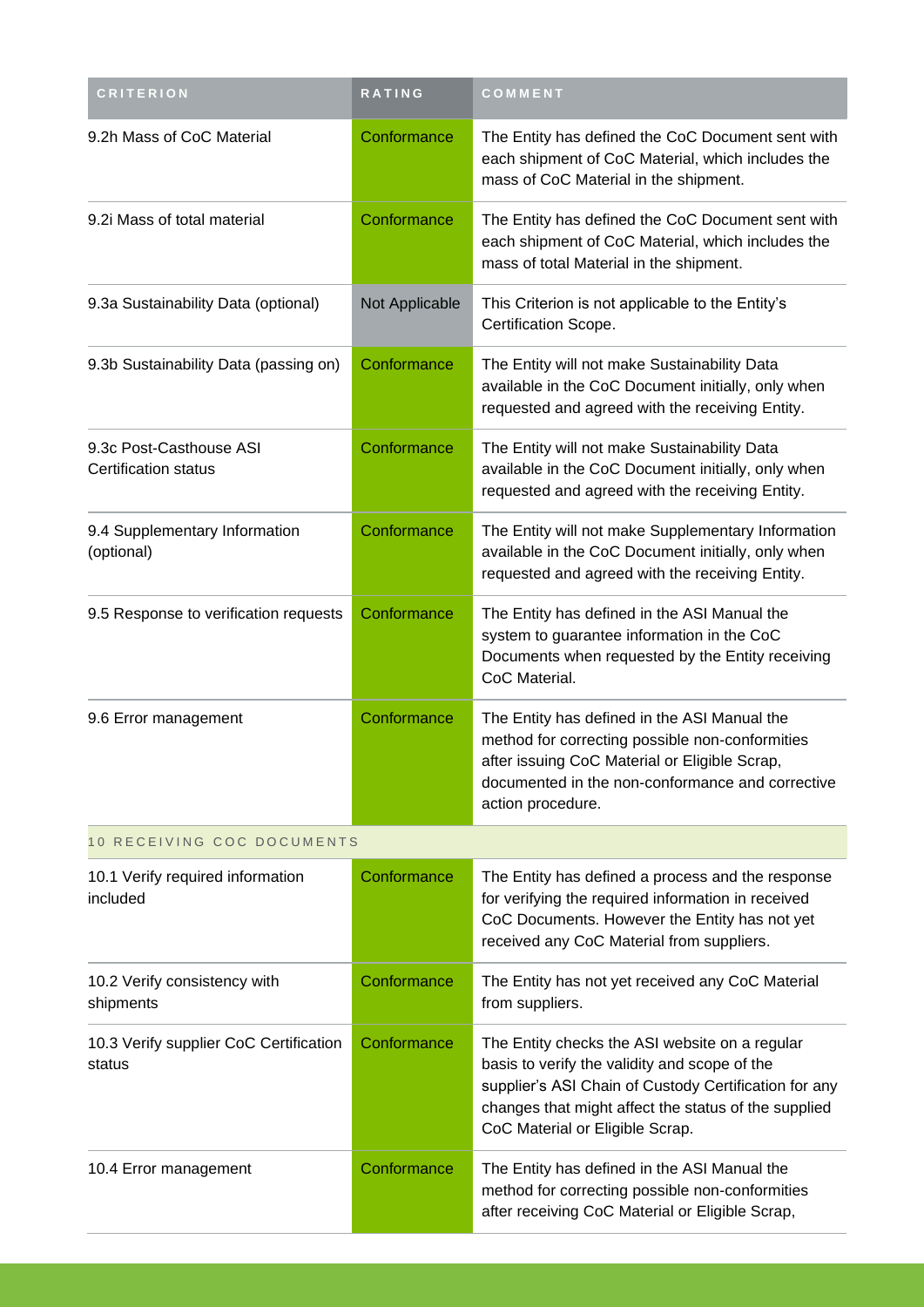| <b>CRITERION</b>                                          | <b>RATING</b>  | COMMENT                                                               |
|-----------------------------------------------------------|----------------|-----------------------------------------------------------------------|
|                                                           |                | documented in the non-conformance and corrective<br>action procedure. |
| 11 MARKET CREDITS SYSTEM: ASI CREDITS                     |                |                                                                       |
| 11.1a Material Accounting System -<br>allocation          | Not Applicable | The Entity does not engage with the Market Credits<br>System.         |
| 11.1b Link to Casthouse Products                          | Not Applicable | The Entity does not engage with the Market Credits<br>System.         |
| 11.1c No double counting                                  | Not Applicable | The Entity does not engage with the Market Credits<br>System.         |
| 11.1d No Positive Balance for ASI<br>Credits              | Not Applicable | The Entity does not engage with the Market Credits<br>System.         |
| 11.2a Date of issue                                       | Not Applicable | The Entity does not engage with the Market Credits<br>System.         |
| 11.2b Reference number                                    | Not Applicable | The Entity does not engage with the Market Credits<br>System.         |
| 11.2c Issuing Entity                                      | Not Applicable | The Entity does not engage with the Market Credits<br>System.         |
| 11.2d Receiving Entity                                    | Not Applicable | The Entity does not engage with the Market Credits<br>System.         |
| 11.2e Conformance statement                               | Not Applicable | The Entity does not engage with the Market Credits<br>System.         |
| 11.2f ASI Credits statement                               | Not Applicable | The Entity does not engage with the Market Credits<br>System.         |
| 11.2g Quantity                                            | Not Applicable | The Entity does not engage with the Market Credits<br>System.         |
| 11.3a CoC Certification Scope -<br>purchasing ASI Credits | Not Applicable | The Entity does not engage with the Market Credits<br>System.         |
| 11.3b Material Accounting System -<br>purchasing          | Not Applicable | The Entity does not engage with the Market Credits<br>System.         |
| 11.3c Expiry                                              | Not Applicable | The Entity does not engage with the Market Credits<br>System.         |
| 11.3d No re-trading                                       | Not Applicable | The Entity does not engage with the Market Credits<br>System.         |
| 11.3e No allocation to physical<br>products               | Not Applicable | The Entity does not engage with the Market Credits<br>System.         |
| 11.3f Verify supplier CoC<br><b>Certification status</b>  | Not Applicable | The Entity does not engage with the Market Credits<br>System.         |